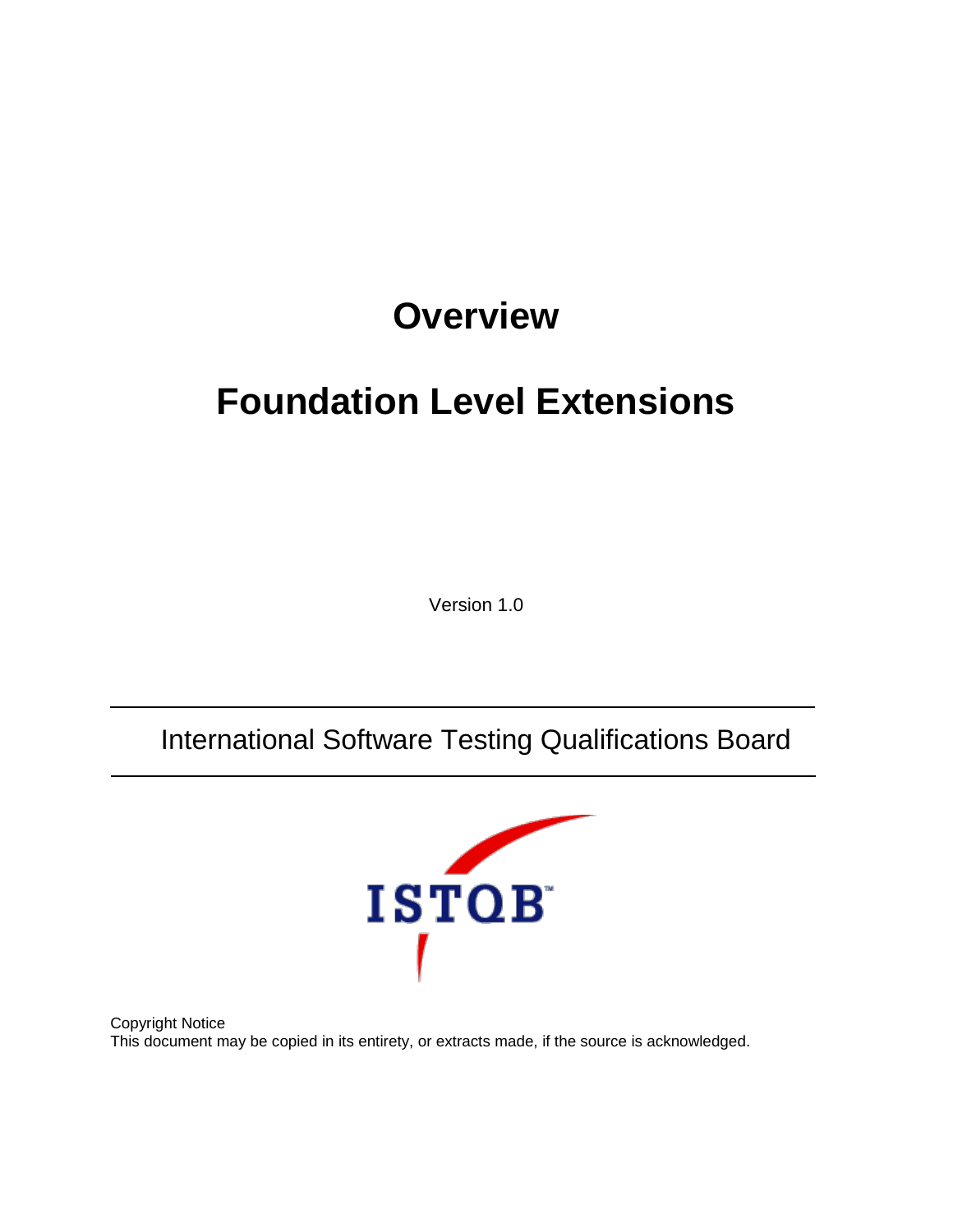

Copyright © International Software Testing Qualifications Board (hereinafter called ISTQB®).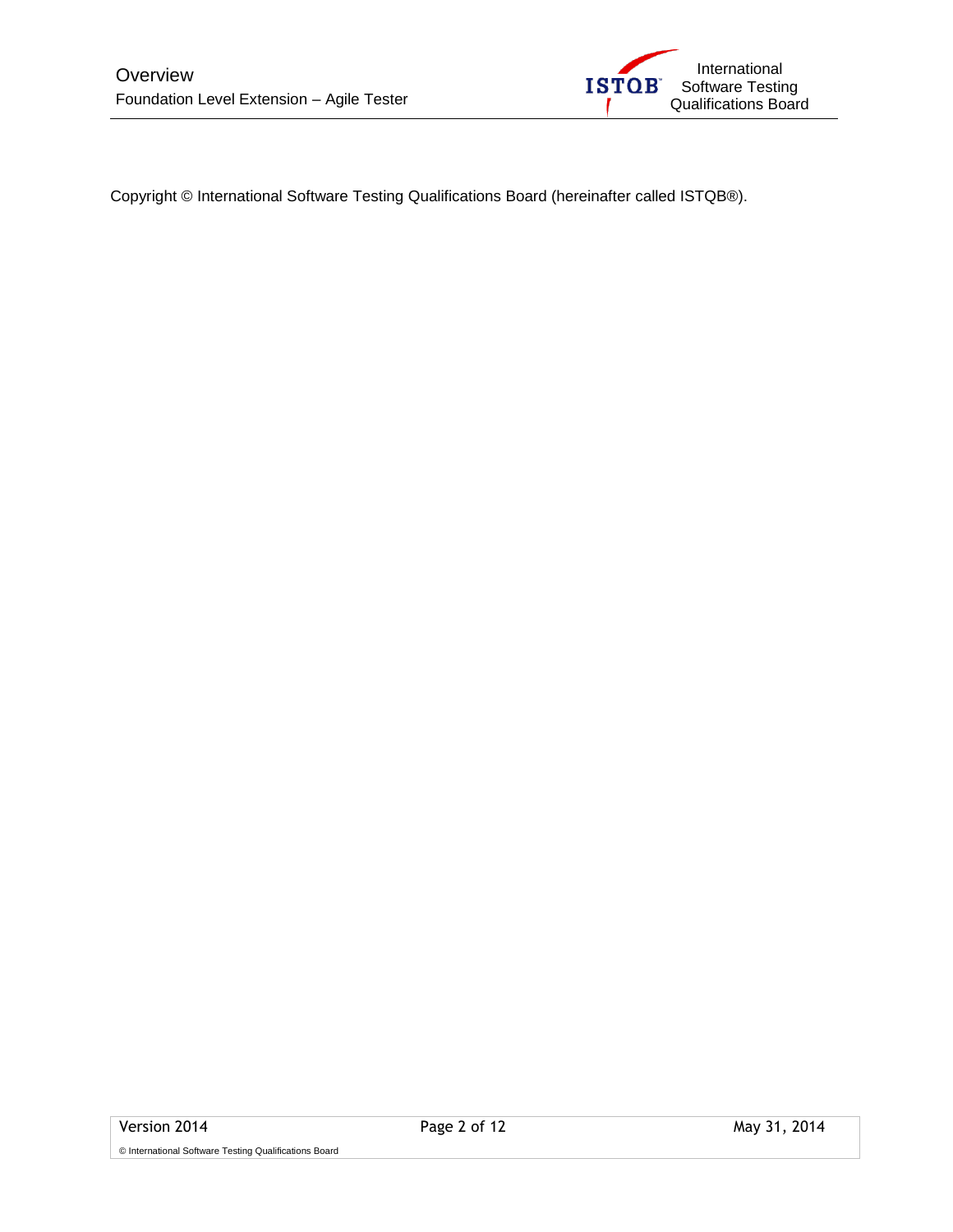

## **Revision History**

| <b>Version</b> | <b>Date</b>  | <b>Remarks</b>                                  |  |
|----------------|--------------|-------------------------------------------------|--|
| 0.1            | 18 JUNE 2013 | Initial version                                 |  |
| 0.2            | 23 JULY 2013 | WG reviewed and confirmed                       |  |
| 0.3            | 6 NOV 2013   | amended population and diagram                  |  |
| 0.7            | 11 DEC 2013  | Amended Business Outcomes and Chapters matching |  |
| 0.8            | 20 DEC 2013  | Working group updates on 0.7                    |  |
| 1.0            | 31 MAY 2014  | GA release for Agile Extension                  |  |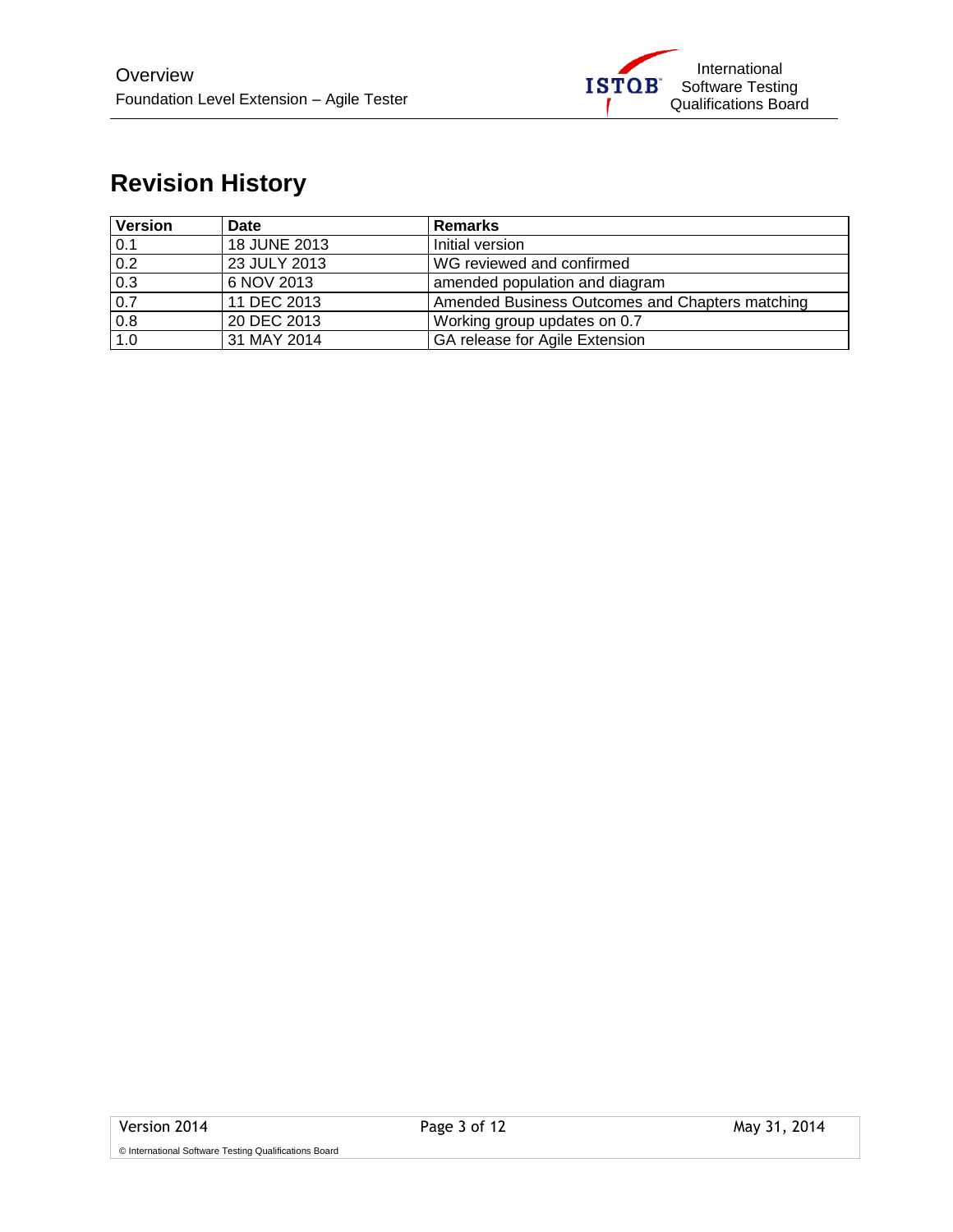

## **Table of Contents**

| 1.         |  |
|------------|--|
| 2.         |  |
| 2.1<br>2.2 |  |
| 2.3        |  |
| 2.4        |  |
| 2.5<br>2.6 |  |
| 3.         |  |
| 3.1<br>3.2 |  |
| 4.         |  |
| 4.1<br>4.2 |  |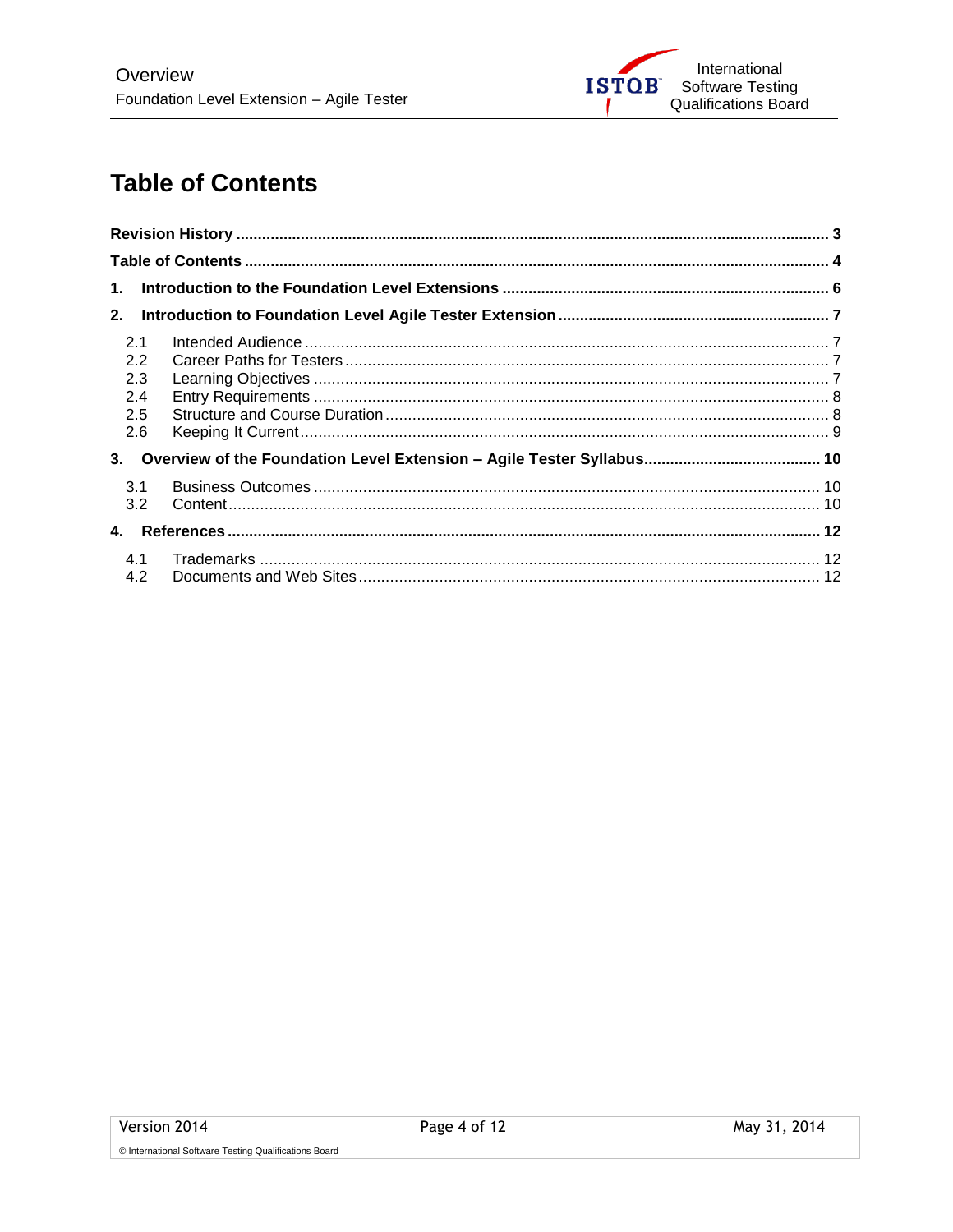## Acknowledgements

This document was produced by a team from the International Software Testing Qualifications Board Foundation Level Working Group.

The Agile Extension team thanks the review team and the National Boards for their suggestions and input.

At the time the Foundation Level Agile Extension Syllabus was completed, the Agile Extension Working Group had the following membership: Rex Black (Chair), Bertrand Cornanguer (Vice Chair), Gerry Coleman (Learning Objectives Lead), Debra Friedenberg (Exam Lead), Alon Linetzki (Business Outcomes and Marketing Lead), Tauhida Parveen (Editor), and Leo van der Aalst (Development Lead).

Authors: Rex Black, Anders Claesson, Gerry Coleman, Bertrand Cornanguer, Istvan Forgacs, Alon Linetzki, Tilo Linz, Leo van der Aalst, Marie Walsh, and Stephan Weber.

Internal Reviewers: Mette Bruhn-Pedersen, Christopher Clements, Alessandro Collino, Debra Friedenberg, Kari Kakkonen, Beata Karpinska, Sammy Kolluru, Jennifer Leger, Thomas Mueller, Tuula Pääkkönen, Meile Posthuma, Gabor Puhalla, Lloyd Roden, Marko Rytkönen, Monika Stoecklein-Olsen, Robert Treffny, Chris Van Bael, and Erik van Veenendaal.

The team thanks also the following persons, from the National Boards and the Agile expert community, who participated in reviewing, commenting, and balloting of the Foundation Agile Extension Syllabus: Dani Almog, Richard Berns, Stephen Bird, Monika Bögge, Afeng Chai, Josephine Crawford, Tibor Csöndes, Huba Demeter, Arnaud Foucal, Cyril Fumery, Kobi Halperin, Inga Hansen, Hanne Hinz, Jidong Hu, Phill Isles, Shirley Itah, Martin Klonk, Kjell Lauren, Igal Levi, Rik Marselis, Johan Meivert, Armin Metzger, Peter Morgan, Ninna Morin, Ingvar Nordstrom, Chris O'Dea, Klaus Olsen, Ismo Paukamainen, Nathalie Phung, Helmut Pichler, Salvatore Reale, Stuart Reid, Hans Rombouts, Petri Säilynoja, Soile Sainio, Lars-Erik Sandberg, Dakar Shalom, Jian Shen, Marco Sogliani, Lucjan Stapp, Yaron Tsubery, Sabine Uhde, Stephanie Ulrich, Tommi Välimäki, Jurian Van de Laar, Marnix Van den Ent, António Vieira Melo, Wenye Xu, Ester Zabar, Wenqiang Zheng, Peter Zimmerer, Stevan Zivanovic, and Terry Zuo.

This document was formally approved for release by the General Assembly of the ISTQB® on May 31, 2014.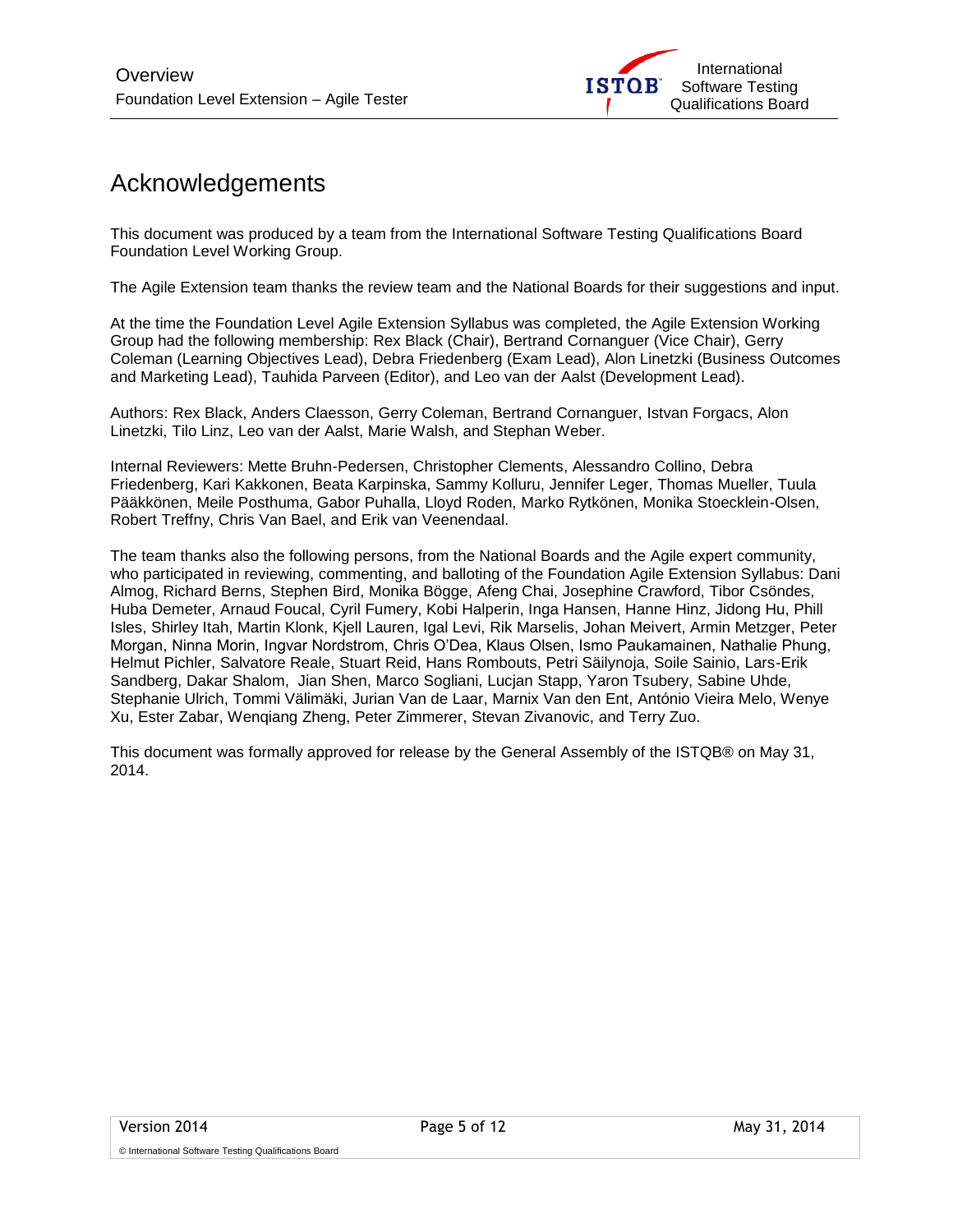

## 1. **Introduction to the Foundation Level Extensions**

This overview document is intended for anyone with an interest in the ISTQB Foundation Level Extensions who wants a high-level introduction to the leading principles and an overview of the individual extension syllabi.

From time to time, ISTQB will update this document to reflect any additional extensions that shall be introduced for the Foundation Level, or to reflect major changes in existing ones. Publications of the updated document will be available on the ISTQB website.

The ISTQB Foundation and Advanced Level syllabi have been defined and have been on the market for some time. New topics emerge due to technology and methodology changes in the market which often are brought into the ISTQB program as new Expert Level syllabi. However, not all topics are suited for the Expert Level. For this reason, the extension syllabi are established at the Foundation Level to expand the ISTQB program to incorporate new or updated knowledge. New extensions shall be discussed and introduced by the ISTQB periodically. Extensions may be established at the Advanced Level as well, but that is beyond the scope of this document.

The following Foundation Level Extension syllabus has been released:

• Agile Tester

In this document, each Foundation Level Extension syllabus is summarized and the associated Business Outcomes are stated. The Business Outcomes communicate what can be expected from a person who achieves a Foundation Level Extension Certification in a particular subject area (e.g., Agile Tester), and will outline the benefits for companies that are considering the development of specific testing skills at this level.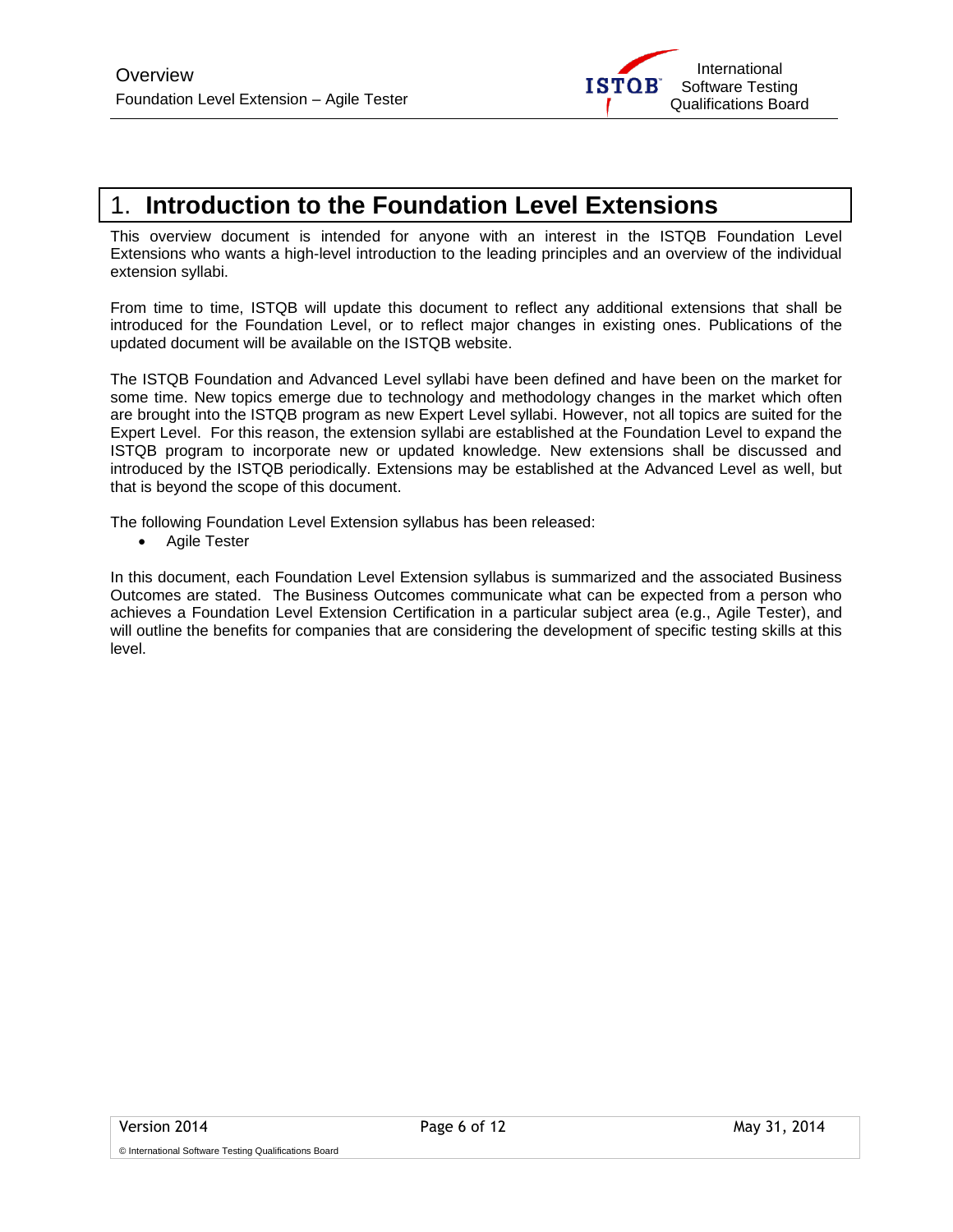## 2. **Introduction to Foundation Level Agile Tester Extension**

The certification for Foundation Level Extension – Agile Tester is designed for professionals who are working within Agile environments. It is also for professionals who are planning to start implementing Agile methods in the near future, or are working within companies that plan to do so, The certification provides an advantage for those who would like to know the required Agile activities, roles, methods, and methodologies specific to their role.

#### 2.1 Intended Audience

The Foundation Level Extension – Agile Tester qualification is aimed at four main groups of professionals:

- 1. Professionals who have achieved in-depth testing experience in traditional methods and would like to get an Agile Tester Certificate.
- 2. Junior professional testers who are just starting in the testing profession, have received the Foundation Level certificate, and would like to know more about the tester's role in an Agile environment.
- 3. Professionals who are relatively new to testing and are required to implement test approaches, methods and techniques in their day to day job in Agile projects.
- 4. Professionals who are experienced in their role (including unit testing) and need more understanding and knowledge about how to perform and manage testing on all levels in Agile projects.

These professionals include people who are in roles such as testers, test analysts, test engineers, test consultants, test managers, user acceptance testers, and software developers.

This Foundation Level Extension – Agile Tester certification may also be appropriate for anyone who wants a deeper understanding of software testing in the Agile world, such as project managers, quality managers, software development managers, business analysts, IT directors, and management consultants.

#### 2.2 Career Paths for Testers

Building on the Foundation Level, the Agile Tester Extension supports the definition of career paths for professional testers. A person with the Agile Tester certificate has extended the broad understanding of testing acquired at the Foundation Level to enable him or her to work effectively as a professional tester in an Agile project.

People possessing an ISTQB Foundation Level Extension – Agile Tester certificate may use the Certified Tester Foundation Level acronym CTFL-AT.

#### 2.3 Learning Objectives

In general, the Foundation Level syllabus is examinable at a K1 level, i.e., the candidate will recognize, remember and recall terms and concepts stated in the Foundation Level syllabus.

In addition, all Foundation Level syllabus learning objectives are examinable at the same K- level in an extension exam.

Version 2014 **Page 7 of 12** May 31, 2014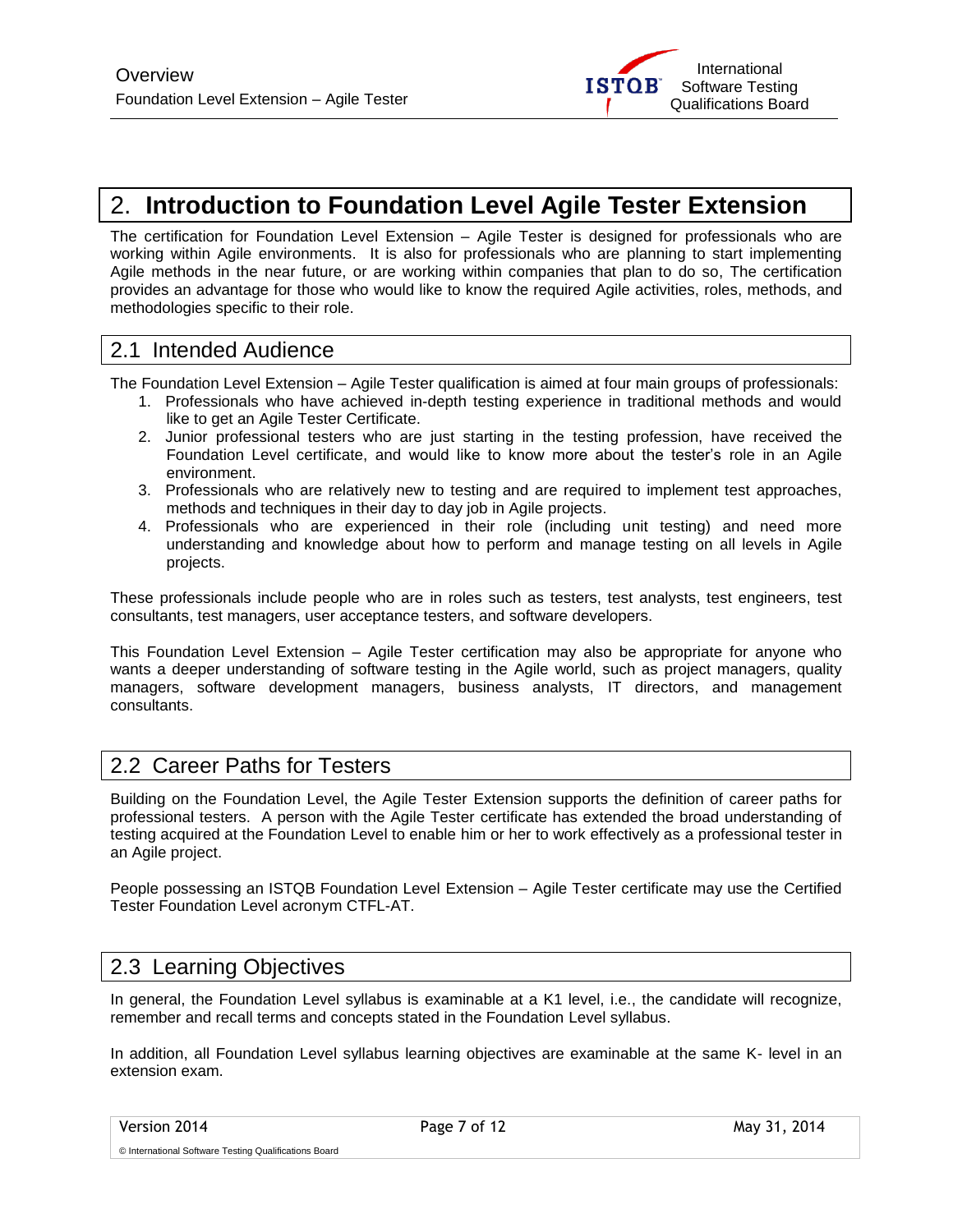That said, each extension level exam focuses on the learning objectives defined in that extension syllabus. The relevant learning objectives at K1, K2, and K3 levels are provided at the beginning of each chapter within each particular extension syllabus.

#### 2.4 Entry Requirements

To be able to participate in a Foundation Level Extension – Agile Tester exam, candidates must have obtained the ISTQB Foundation Level certificate.

#### 2.5 Structure and Course Duration

The Foundation Level Extension – Agile Tester syllabus has no shared or common elements with the Foundation Level syllabus.

The syllabi must be taught in the following minimum number of days:

| <b>Syllabus</b>                | <b>Days</b> |
|--------------------------------|-------------|
| Baseline: Foundation           |             |
| <b>Extension: Agile Tester</b> |             |

The following figure shows the structure of the Agile Tester Extension and its relationship to the Foundation Level.



Version 2014 **Page 8 of 12** May 31, 2014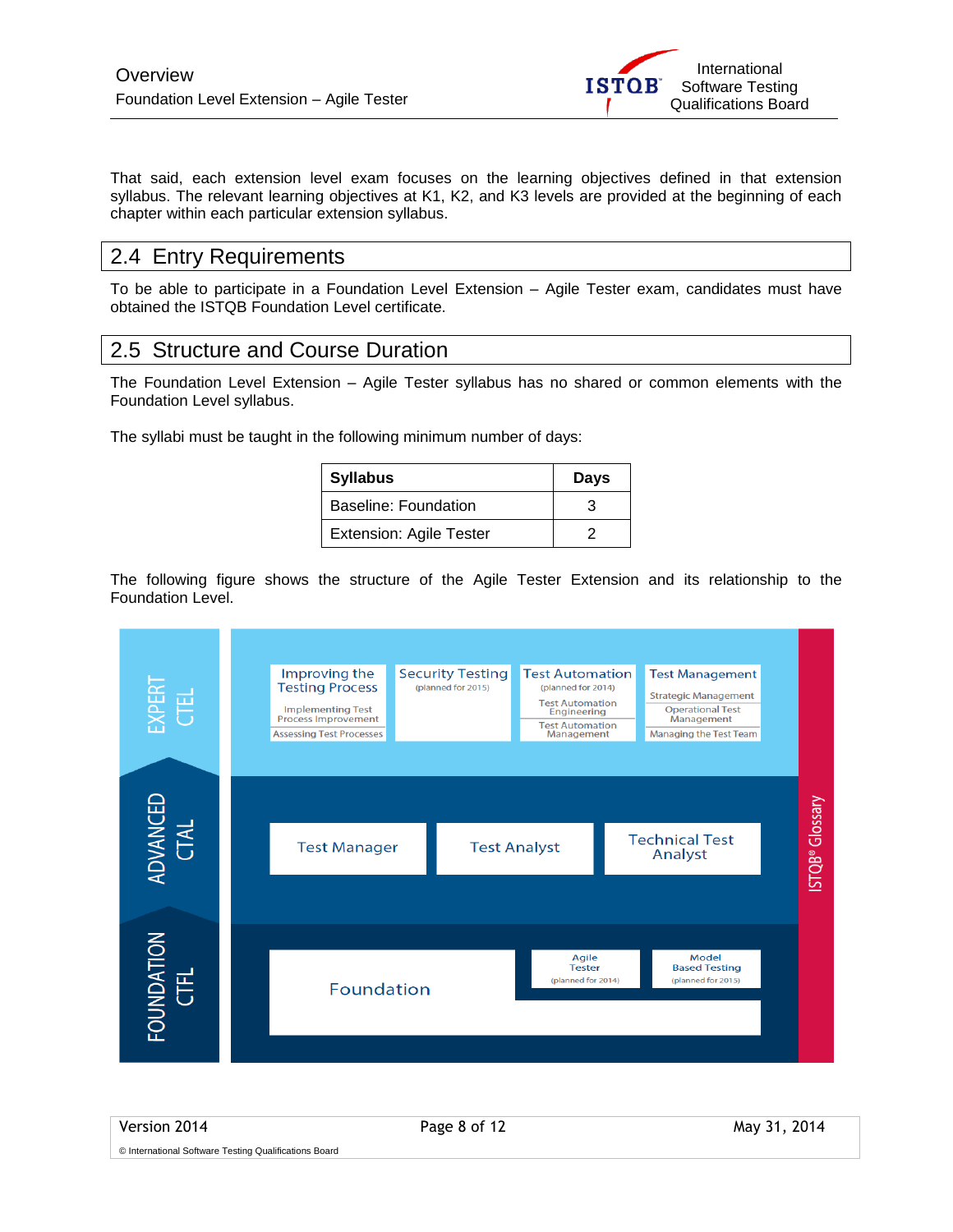

### 2.6 Keeping It Current

The software industry changes rapidly. To deal with these changes and to provide the stakeholders with access to relevant and current information, the ISTQB working groups have created links on the www.istqb.org web site which refer to supporting documents, changes to standards and new occurrences in the industry. This information is not examinable under this syllabus.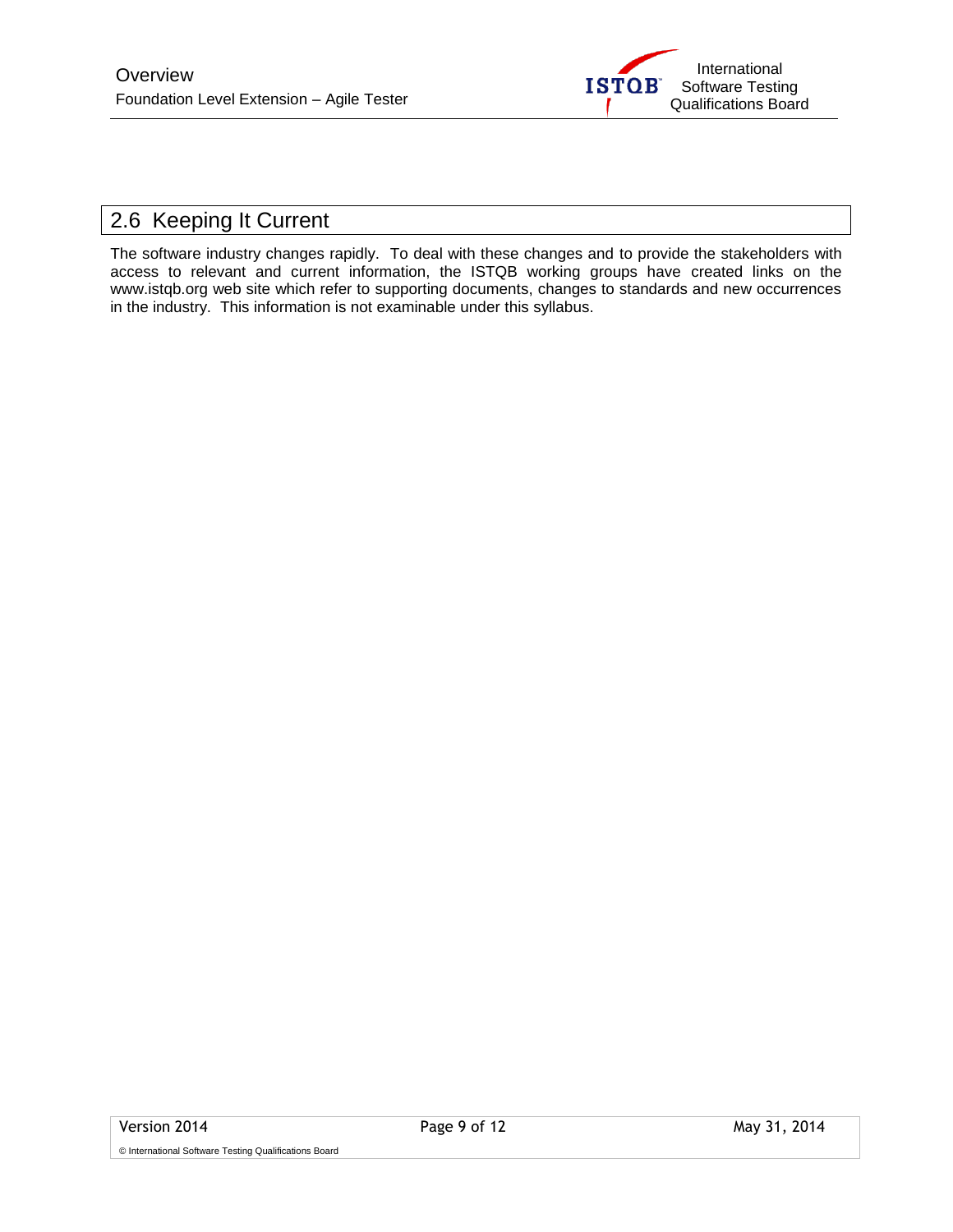## 3. **Overview of the Foundation Level Extension – Agile Tester Syllabus**

#### 3.1 Business Outcomes

This section lists the Business Outcomes expected of a candidate who has achieved the Foundation Level Extension – Agile Tester certification.

An Agile Tester can…

- AFM1 Collaborate in a cross-functional Agile team being familiar with principles and basic practices of Agile software development.
- AFM2 Adapt existing testing experience and knowledge to Agile values and principles.
- AFM3 Support the Agile team in planning test-related activities.
- AFM4 Apply relevant methods and techniques for testing in an Agile project.
- AFM5 Assist the Agile team in test automation activities.
- AFM6 Assist business stakeholders in defining understandable and testable user stories, scenarios, requirements and acceptance criteria as appropriate.
- AFM7 Work and share information with other team members using effective communication styles and channels.

In general, a Certified Tester Foundation Level – Agile Tester is expected to have acquired the necessary skills to working effectively within an Agile team and environment.

#### 3.2 Content

Chapter 1: Agile Software Development

- The tester should remember the basic concept of Agile software development based on the Agile Manifesto.
- The tester should understand the advantages of the whole-team approach and the benefits of early and frequent feedback.
- The tester should recall Agile software development approaches.
- The tester should be able to write testable user stories in collaboration with developers and business representatives.
- The tester should understand how retrospectives can be used as a mechanism for process improvement in Agile projects.
- The tester should understand the use and purpose of continuous integration.
- The tester should know the differences between iteration and release planning, and how a tester adds value in each of these activities.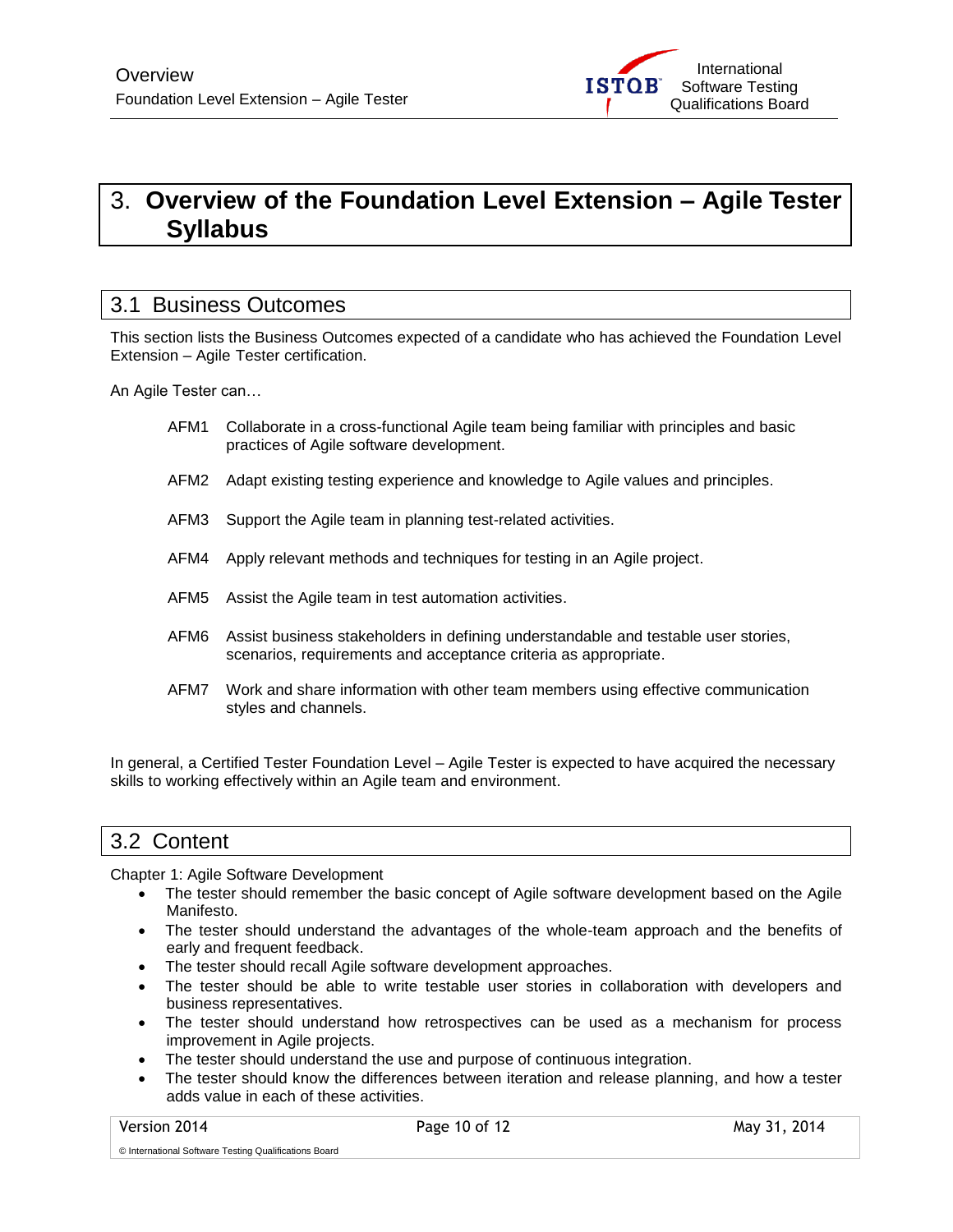Chapter 2: Fundamental Agile Testing Principles, Practices, and Processes

- The tester should be able to describe the differences between testing activities in Agile projects and non-Agile projects.
- The tester should be able to describe how development and testing activities are integrated in Agile projects.
- The tester should be able to describe the role of independent testing in Agile projects.
- The tester should be able to describe the tools and techniques used to communicate the status of testing in an Agile project, including test progress and product quality.
- The tester should be able to describe the process of evolving tests across multiple iterations and explain why test automation is important to manage regression risk in Agile projects.
- The tester should understand the skills (people, domain, and testing) of a tester in an Agile team.
- The tester should be able to understand the role of a tester within an Agile team.

Chapter 3: Agile Testing Methods, Techniques, and Tools

- The tester should be able to recall the concepts of test-driven development, acceptance testdriven development, and behavior-driven development.
- The tester should be able to recall the concepts of the test pyramid.
- The tester should be able to summarize the testing quadrants and their relationships with testing levels and testing types.
- For a given Agile project, the tester should be able to work as a tester in a Scrum team.
- The tester should be able to assess quality risks within an Agile project.
- The tester should be able to estimate testing effort based on iteration content and quality risks.
- The tester should be able to interpret relevant information to support testing activities.
- The tester should be able to explain to business stakeholders how to define testable acceptance criteria.
- Given a user story, the tester should be able to write acceptance test-driven development test cases.
- For both functional and non-functional behavior, the tester should be able to write test cases using black box test design techniques based on given user stories.
- The tester should be able to perform exploratory testing to support the testing of an Agile project.
- The tester should be able to recall different tools available to testers according to their purpose and to activities in Agile projects.